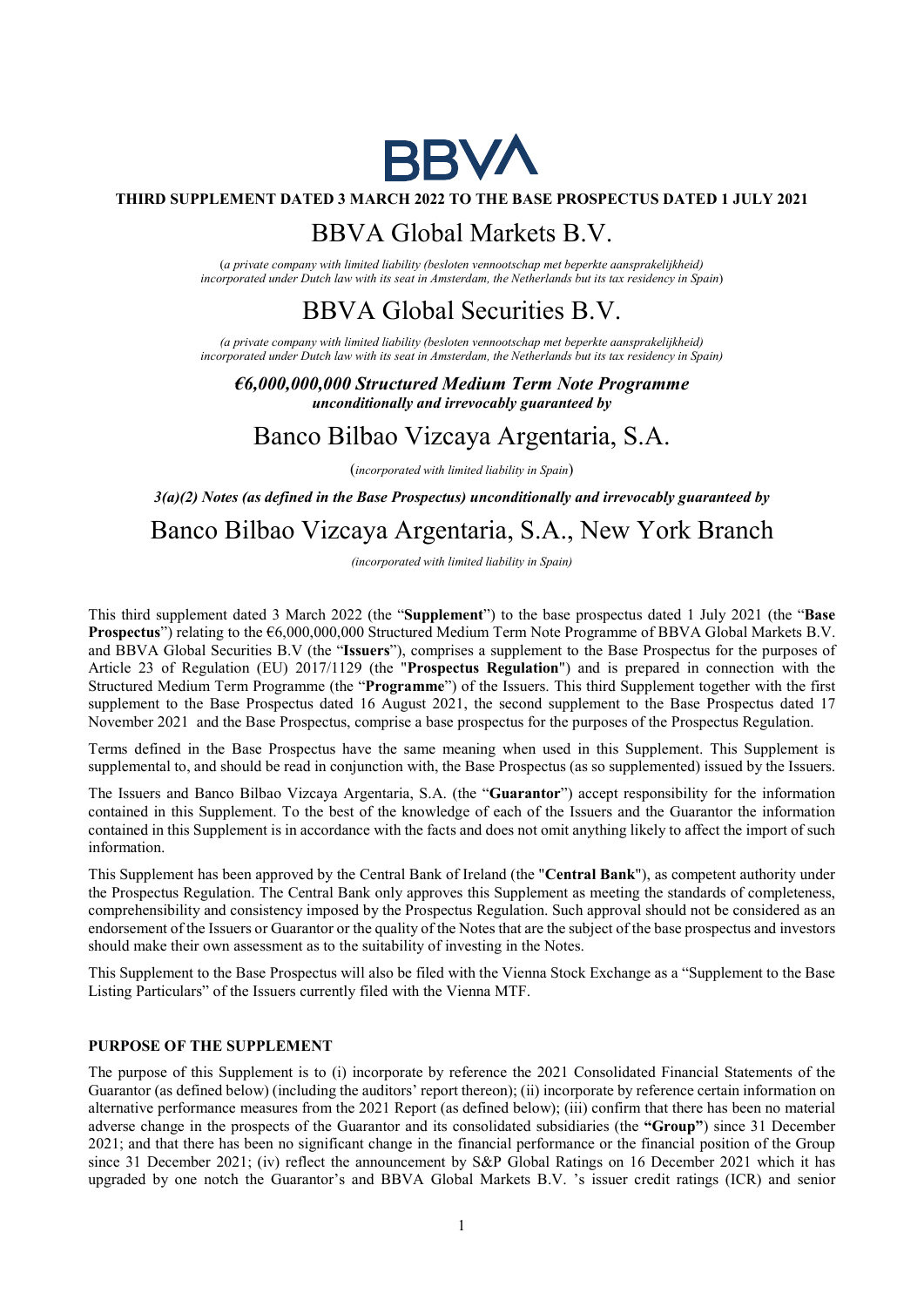unsecured issue ratings to 'A/A-1' from 'A-/A-2' with outlook negative; and (v) update the Base Prospectus (as supplemented by the First Supplement, and the Second Supplement) to reflect the Amendments (as defined below).

#### INCORPORATION BY REFERENCE

## Incorporation by reference of the 2021 Consolidated Financial Statements

On 15 February 2022, the Group published its 2021 Consolidated Financial Statements, Consolidated Management Report and Auditor´s Report, (the "2021 Report"), which includes: (i) on pages 4 to 242 (inclusive) thereof, the Group´s audited consolidated financial statements as at, and for, financial year ended 31 December 2021; (ii) on the pages prior to the table of contents of the Consolidated Financial Statements, the auditor´s report (inclusive) thereon (the "2021 Consolidated Financial Statements"); and on pages 185 to 198 (inclusive) of the Consolidated Management Report 2021 included in the 2021 Report, certain information on alternative performance measures (the "Alternative Performance Measures").

A copy of the 2021 Report has been filed with the Central Bank of Ireland and is available at https://shareholdersandinvestors.bbva.com/wp-

content/uploads/2022/02/5\_2\_2021\_Consolidated\_Annual\_Accounts\_and\_Management\_Report.pdf

By virtue of this Supplement, the pages mentioned above of (i) the 2021 Consolidated Financial Statements and (ii) the Alternative Performance Measures are incorporated by reference in, and form part of, the Base Prospectus as of the date of this Supplement.

The non-incorporated parts of the 2021 Report (pages not mentioned above) are either not relevant for an investor or are covered elsewhere in the Base Prospectus.

Copies of all documents incorporated by reference in the Base Prospectus can be obtained from the Guarantor as described therein.

If documents which are incorporated by reference or attached to this Supplement themselves incorporate any information or other documents therein, either expressly or implicitly, such information or other documents will not form part of this Supplement for the purposes of the Prospectus Regulation except where such information or other documents are specially incorporated by reference or attached to this Supplement

## SIGNIFICANT OR MATERIAL CHANGE STATEMENT

Paragraph 7 of the General Information section on pages 553 and 554 of the Base Prospectus shall be deemed to be deleted in its entirety and replaced by the following wording:

"Save as disclosed in this Base Prospectus, there has been no material adverse change in the prospects of the Group since 31 December 2021 and there has been no material adverse change in the prospects of BBVA Global Markets B.V. since 31 December 2020.

Save as disclosed in this Base Prospectus, there has been no significant change in the financial performance or the financial position of the Group since 31 December 2021, there has been no significant change in the financial or trading position of BBVA Global Markets, B.V. since 30 June 2021 ."

### CHANGE IN CREDIT RATINGS

The last paragraph of the Risk Factor entitled "The Group and some of its subsidiaries depend on their credit ratings and sovereign credit ratings" on page 19 will be deleted in its entirety and replaced by the following wording:

"As a consequence of the COVID-19 pandemic, some rating agencies have reviewed the Group's credit ratings or trends. Specifically, on June 22, 2020 Fitch announced the modification of BBVA's senior preferred debt long-term to A- with stable outlook from A with Rating Watch Negative. On April 1, 2020, DBRS confirmed BBVA's long-term rating of A (High) and maintained the outlook as stable. On December 16 2021, S&P Global upgraded BBVA's long-term issuer credit rating (ICR) to A with outlook negative from A- with outlook stable. There may be more ratings actions and changes in in BBVA's credit ratings in the future as a result of the crisis caused by the COVID-19 pandemic, any of which could have a material adverse effect on the Group's business, financial condition and results of operations."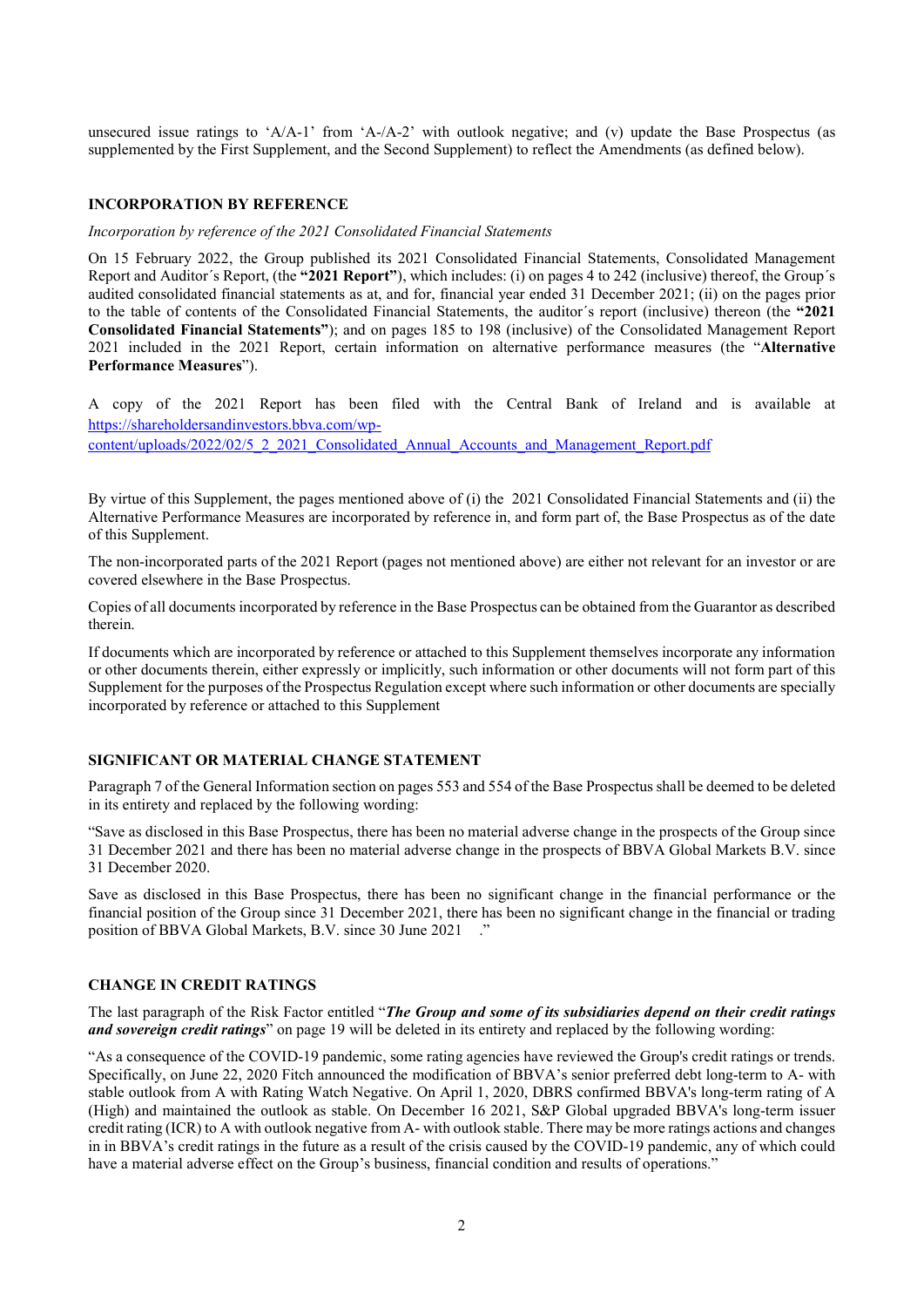Paragraph 12 of the General Information section on pages 554 and 555 of the Base Prospectus shall be deemed to be deleted in its entirety and replaced by the following wording:

"The Programme is rated A by Standard & Poor's Global Ratings Europe Limited ("S&P Global") and A3 by Moody's Investors Services España, S.A. ("Moody's"). The Guarantor has been rated A by S&P Global, A3 by Moody's and Aby Fitch Ratings Ireland Limited ("Fitch"). BBVA Global Markets B.V. has been rated A by S&P Global and A3 by Moody's. BBVA Global Securities B.V. has been rated A3 by Moody's. Each of S&P Global, Moody's and Fitch is established in the European Union and is registered under the CRA Regulation. As such, each of S&P Global, Moody's and Fitch is established in the European Union and is registered under the CRA Regulation. As such, each of S&P Global, Moody's and Fitch is included in the list of credit rating agencies published by the European Securities and Markets Authority ("ESMA") on its website (at https://www.esma.europa.eu/supervision/credit-rating-agencies/risk) in accordance with such CRA Regulation. Notes issued under the Programme may be rated or unrated. Where a Tranche of Notes is rated, such rating will be disclosed in the Issue Terms and will not necessarily be the same as the rating assigned to the Programme by the relevant rating agency. A security rating is not a recommendation to buy, sell or hold securities and may be subject to suspension, reduction or withdrawal at any time by the assigning rating agency.

The Credit Ratings stated above have the following meanings according to the relevant rating agencies:

## S&P Global

An obligation rated "A" is somewhat more susceptible to the adverse effects of changes in circumstances and economic conditions than obligations in higher-rated categories. However, the obligor's capacity to meet its financial commitments on the obligation is still strong. Negative outlook means that a rating may be lowered. (Source: https://www.standardandpoors.com/en\_US/web/guest/article/-/view/sourceId/504352)

## Moody's

Obligations rated "A" are considered upper-medium-grade and are subject to low credit risk. (Source: https://www.moodys.com/researchdocumentcontentpage.aspx?docid=PBC\_79004)

## Fitch

"A" ratings denote expectations of low default risk. The capacity for payment of financial commitments is considered strong. This capacity may, nevertheless, be more vulnerable to adverse business or economic conditions than is the case for higher ratings. (Source: https://www.fitchratings.com/products/rating-definitions#rating-scales)

## AMENDMENTS

The following sections of the Base Prospectus shall be deemed to be updated and supplemented by the following amendments (the "Amendments"):

1- In ANNEX 1: ADDITIONAL TERMS AND CONDITIONS FOR PAYOUTS, the following paragraph is added as a new paragraph d) "Alternative Interest Basis" in Section "1. Structured Notes" in page 101:

#### « (d) Alternative Interest Basis

Other than in respect of Zero Coupon Notes, Partly Paid Notes or Credit Linked Notesif it is specified in Paragraph 9 (*Interest Basis*) of the Issue Terms that 'Calculation Amount Basis will apply' to the Notes then for the purposes of any calculations of interest with respect to Notes which are represented by a Global Note pursuant to General Condition 4, the Principal Paying Agent will calculate Interest Amount payable on the Notes for the relevant Interest Period by applying the Rate of Interest to the Calculation Amount, and, in each case, multiplying such sum by the Day Count Fraction (as defined in General Condition 4(j)) specified in the Issue Terms and rounding the resultant figure to the nearest sub-unit (defined above) of the relevant Specified Notes Currency, one half of such a sub-unit being rounded upwards or otherwise in accordance with applicable market convention. For the avoidance of doubt, the Calculation Amount may be an amount that is different from the Sepcified Denomination, however, when this Calculation Amount Basis is applied, only one Calculation Amount per Specified Denomination may be specified. »

2- In the FORM OF FINAL TERMS FOR NON-EXEMPT NOTES on page 301 of the Base Prospectus a new row is added below "[and converted into the Settlement Currency by reference to the applicable Settlement Exchange Rate] [only in the specific circumstances set out in the Interest Rate Payout Formula]] " with the following tenor:

« [Calculation Amount Basis will apply] »